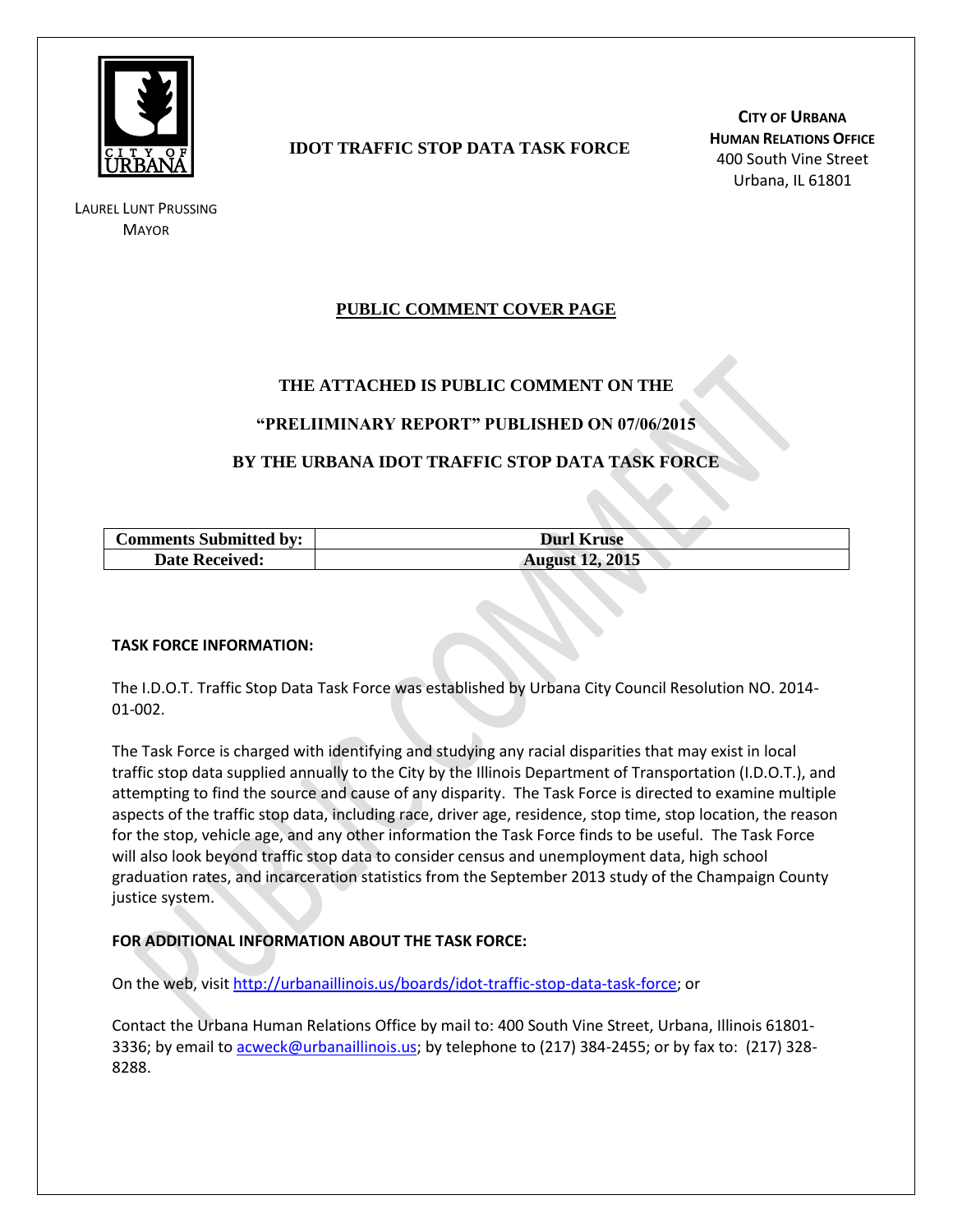| From:    | <b>Durl Kruse</b>                                                                                              |
|----------|----------------------------------------------------------------------------------------------------------------|
| To:      | Bautista, Alex (Hortencio); Weck, Anthony                                                                      |
| Cc:      | <u>!Cobb, Nicole - IDOT Task Force; Charles, Andrew; ! Jakobsson, Eric; Pete Resnick; ptesta2@illinois.edu</u> |
| Subject: | <b>Public Comment</b>                                                                                          |
| Date:    | Wednesday, August 12, 2015 8:55:18 PM                                                                          |

Dear Members of the Traffic Stop Task Force,

On July 15, 2015 the Mayor submitted the following as public comment:

**"First, it is important to put in context why police are in certain neighborhoods more than others. As your report indicates, this is a factor in increased investigative traffic stops."**

"**Urbana Police are responding to calls for help from the public. The raw lDOT statistics indicate African-Americans are more likely to be stopped in traffic. However, the report should include that African-Americans are even more likely to be victims of crime. Although they are 17% of the census population, they are 40% of the victims of crime. The disparity in crime victims by race is twice the disparity in traffic stops."** 

**"If traffic stops in themselves are contributing to a mistrust of police in the African-American community, we need to have a public discussion of ways to improve the situation."**

The Mayor raises several excellent points that merit further public discussion and response by the Task Force.

1. On the surface it makes perfectly good sense that more policing would be directed to neighborhoods where it appears more crime is occurring. But I would be very cautious and careful not to draw premature conclusions without asking exactly what type of "crimes" we are talking about and how communities of color might be policed differently. Everyone recognizes the decades long War on Drugs has influenced both the public's perception and law enforcement's approach to fighting certain types of crimes in certain ways in certain neighborhoods. There are many recent books written on this subject, two I would mention are **The New Jim Crow** by Michelle Alexander and **Follow the Scream** by Johann Hari. They clearly document how badly constructed drug laws and racially biased policing have resulted in a criminal justice system that has incarcerated literally hundreds of thousands of citizens of color with little or no benefit to reducing crime or improving the safety of our communities.

As an example of this, the Task Force report indicates that the investigative traffic stop is a real and intentional tactic used by the UPD to fight crime, but that it likely has also contributed to traffic stop racial disparities and inequitable financial and emotional impacts within the African-American community. Knowing this to be the case, as the mayor suggests, we need to have a public discussion of ways to improve the situation. Therefore, a beginning point might be for the Task Force and community to ask the right questions: "Is the continued use of the investigative traffic stop as currently constituted and implemented, consistent and acceptable with our community values of policing?" "Is the investigative stop actually achieving the desired results in reducing crime and making all neighborhoods safer?" "Would modifying the use of the investigative stop and combining it with other policing tactics be more effective in reducing crime and increasing neighborhood safety without causing the negative consequences cited in the Traffic Stop report?" "How can traffic stop data, in particular the investigative stop, be accurately collected and regularly reviewed for the purpose of determining its effectiveness and impact on all racial groups in upcoming years?"

Detailed studies by non-law enforcement experts such as (Epps, Maynard-Moody, and Haiden-Markel) and others suggest that just such a public discussion is overdue and necessary. They conclude that the general and broad use of the investigative stop based solely upon officer discretion without specific parameters or constraints defining reasonable suspicion as being directly linked to observable criminal activity has created some profound unintended consequences that actually hurt good policing efforts and negatively impact police/community relations.